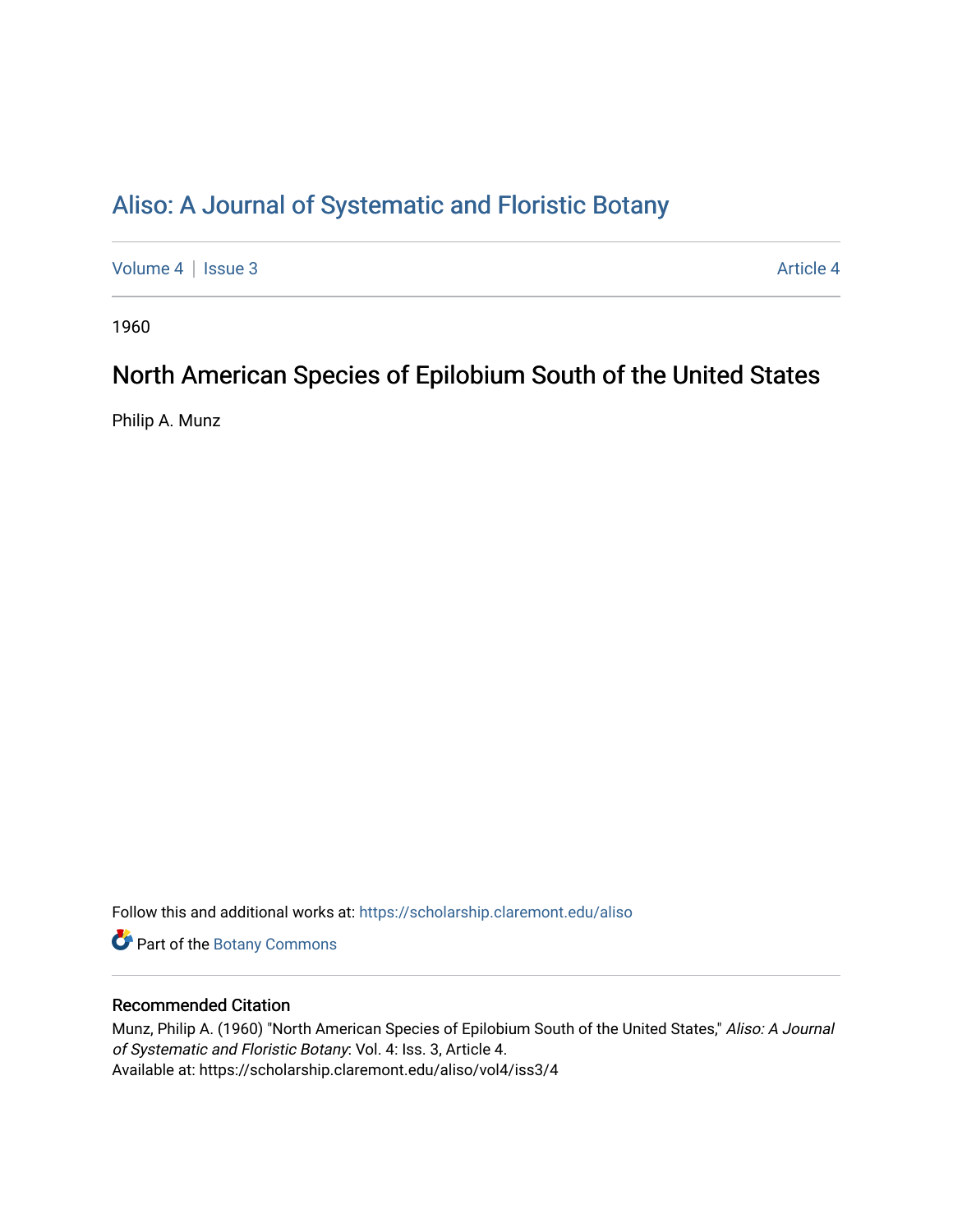Vol. 4, No. 3, pp. 485-490 APRIL 29, 1960

# **NORTH AMERICAN SPECIES OF EPILOBIUM SOUTH OF THE UNITED STATES**

PHILIP A. MUNZ

The genus Epilobium is largely one from the colder parts of the earth. Hence it is not surprising that in the area indicated for this paper there are only a few species. These, however, are rather interesting in extending range from other areas or in being quite local. The present study is partly the result of an opportunity to see various types in European herbaria in connection with other investigations in the family Onagraceae. Acknowledgment is gratefully given to the National Science Foundation Grant 4316 from which a portion of the expense involved was covered. Herbarium specimens cited in this paper are according to the standard abbreviations. To the curators of both American and foreign herbaria I express appreciation of the opportunity to examine material in their care, especially to Dr. A. Pilat of Prague for notes on the type of *E. brachycarpum.* 

#### KEY TO SPECIES

| A. Floral tube not prolonged beyond the ovary; flowers slightly irregu-                                                                      |
|----------------------------------------------------------------------------------------------------------------------------------------------|
| AA. Floral tube prolonged slightly beyond the ovary; flowers quite regu-<br>lar, the petals notched, mostly smaller.                         |
| B. Plants glaucous throughout, 0.5-2 dm, tall; petals 3-4 mm. long.                                                                          |
| BB. Plants not glaucous, mostly taller,                                                                                                      |
| C. Petals 5-8 mm. long.                                                                                                                      |
| D. Leaves glabrous on margins; stems with more or less strigu-<br>lose decurrent ridges and some scattering appressed pubes-                 |
| DD. Leaves strigose on margins; stems quite closely strigulose.                                                                              |
|                                                                                                                                              |
| CC. Petals smaller.                                                                                                                          |
| D. Stems with broad strongly marked pubescent ridges decurrent<br>from the leaf-bases.                                                       |
| E. Mature coma cinnamon-colored; seeds about 1.5 mm. long.                                                                                   |
| EE. Mature coma white; seeds about 1 mm. long. Central                                                                                       |
| DD. Stems not usually as above,                                                                                                              |
| E. Pubescence generally distributed on the upper stems; inflor-<br>escence with some gland-tipped hairs. Central Mexico.  7. E. brachycarpum |
| EE. Pubescence mostly lacking on middle and upper stems; in-<br>florescence with nonglandular appressed hairs. Northern<br>Mexico.           |
| F. Leaves lanceolate, mostly about $\frac{1}{4} \cdot \frac{1}{6}$ as wide as long.                                                          |
| FF. Leaves narrowly lanceolate, about $1/6 - 1/10$ as wide as                                                                                |
| 1. EPILOBIUM ANGUSTIFOLIUM L.,                                                                                                               |
| Sp. Pl., 347, 1753.                                                                                                                          |

*Chamaenerion angustifolium* Scop., Carn. ed. 2, 271, 1772. *E. spicatum* Lam., Fl. Fr. 3: 482, 1778.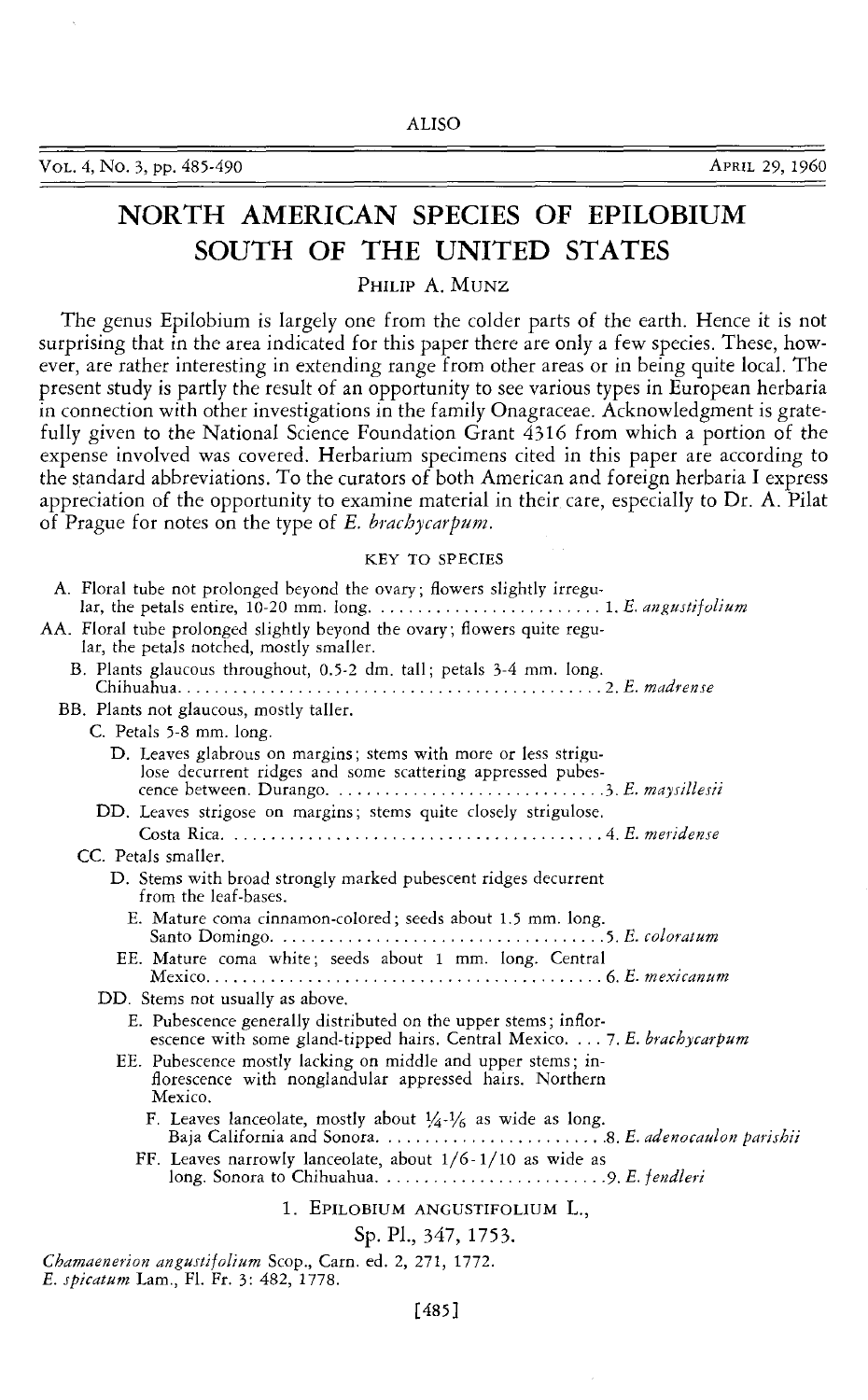Perennial from underground rootstocks, the stems mostly simple, few, commonly puberulent above, rather densely leafy above, 6-25 dm. tall; lvs. alternate, lanceolate, subentire, paler beneath, 7-20 em. long; flowers many in long terminal racemes with small almost linear bracts; pedicels 5-12 mm. long; sepals lance-linear, 8-12 mm. long, commonly canescent-puberulent, tinged lavender; petals lilac-purple to rose, clawed, obovate, 8-18 mm. long; stamens 8, in a single series, often unequal, shorter than petals; style hairy at base, exceeding stamens; capsule 5-8 em. long, canescent; seeds oblong, 1-1.4 mm. long, with long dingy coma.

Known to me from a single collection in Mexico, NUEVO LE6N, Municipio de Galeana, Cerro Potosi, on east face of peak at about 3150 m., July 20, 1938, *R. A. Schneider 1040* (F). Common of course from New Mexico and California northward; circumpolar.

#### 2. EPILOBIUM MADRENSE Wats.,

#### Proc. Am. Acad. 23: 274, 1888.

Perennial with slender branching rooting rhizomes; plant glabrous and glaucous; stems slender, ascending, 5-20 em. high, simple, arising from leafy rosettes; leaves crowded, all except the upper opposite, lanceolate, subpetiolate, acutish, entire or somewhat denticulate, 12-25 mm. long; flowers few to several, on slender pedicels to about 6 or 8 mm. long; floral tube 1.5-2 mm. long; sepals 1.5-2 mm. long; petals 3-4 mm. long, "purplish"; capsule 2-4 em. long, glabrous or very minutely and sparingly strigulose under magnification; seeds markedly papillose, about 0.6 mm. long, the coma whitish.

Type locality, wet calcareous ledges, Arroyo Ancho, Sierra Madre, CHIHUAHUA, the type collection Oct. 16, 1887, C. *G. Pringle 1245* ( GH, K, RSA, US). Another collection from damp calcareous walls of canyons, Sierra Madre, Oct. 2, 1888 is *Pringle 1607* (BM, G, K, MO, P).

The species seems nearest to *E. glaberrimum* Barb. in its glaucousness, branching rootstocks, etc., but is a smaller plant and removed from that species, which ranges from southern California and Utah northward, by many hundred miles.

### 3. **Epilobium** maysillesii Munz, sp. nov.

#### (Fig. 1)

Perennial, from creeping, simple or branched rhizomes; stems erect, simple or fewbranched in inflorescence, 2.5-4 dm. high, purplish, with more or less strigulose decurrent ridges and some scattering appressed pubescence between; leaves mostly opposite, except the uppermost, lanceolate to lance-oblong, sessile, blunt, slightly denticulate, 15-30 mm. long, 4-7 mm. wide; inflorescence with some appressed nonglandular and some spreading gland-tipped rather minute hairs; pedicels to about 2.5 em. long in fruit; floral tube 1.5-2 mm. long, purplish; sepals purplish, 4-5 mm. long; petals mostly various shades of pink, 5-8 mm.long; capsule 3.5-5 em. long; seeds smooth, about 1 mm. long. (Perennis; rhizomis simplicis vel ramosis; caulibus erectis, 2.5-4 dm. altis, subpurpureis, in lineis decurrentibus strigulosis; foliis suboppositis, lanceolatis vel lanceo-oblongis, sessilibus, subdenticulatis, 15-30 mm. longis, 4-7 mm. latis; inflorescentia cum pilis adpressis, glandulosis aut non-glandulosis; pedicellis in fructu ad 2.5 em. longis; tubo floris 1.5-2 mm. Iongo, subpurpureo; sepalis subpurpureis, 4-5 mm. longis; petalis subroseis, 5-8 mm. longis; capsulo 3.5-5 em. Iongo; seminibus laevibus, ca. 1 mm. longis.)

Type.— "large patches in upper meadow," 12 miles west of El Salto, just east of Las Adjuntas, 2300-2400 m., Aug. 31, 1951, DURANGO, Mexico, f. *H. Maysilles 7604,*  RSA no. 117503, isotype MICH.

Other material seen.-DURANGO: El Saito, 2530-2540 m., Aug. 28, 1934, *F. W. Pennell 18281*  (PH, US) with somewhat smaller flowers; 11 miles west of El Saito, Aug. 11, 1956, *U. T. Waterfall 12679* (RSA); Metates, north of Cueva, 2650-2700 m., Aug., 1934, *Pennell 18389* (PH, US); without definite locality, *P. Ibaña García 4*03 (US); Cerro Chupadero, 45 miles south of El Salto and just west of Pueblo Nuevo, in humid oak-pine forest, 2000-2500 m., July 28, 1955, *Maysilles 8241-A*  (MICH).

It is a pleasure to name this large-flowered purplish-stemmed strigose-ridged species for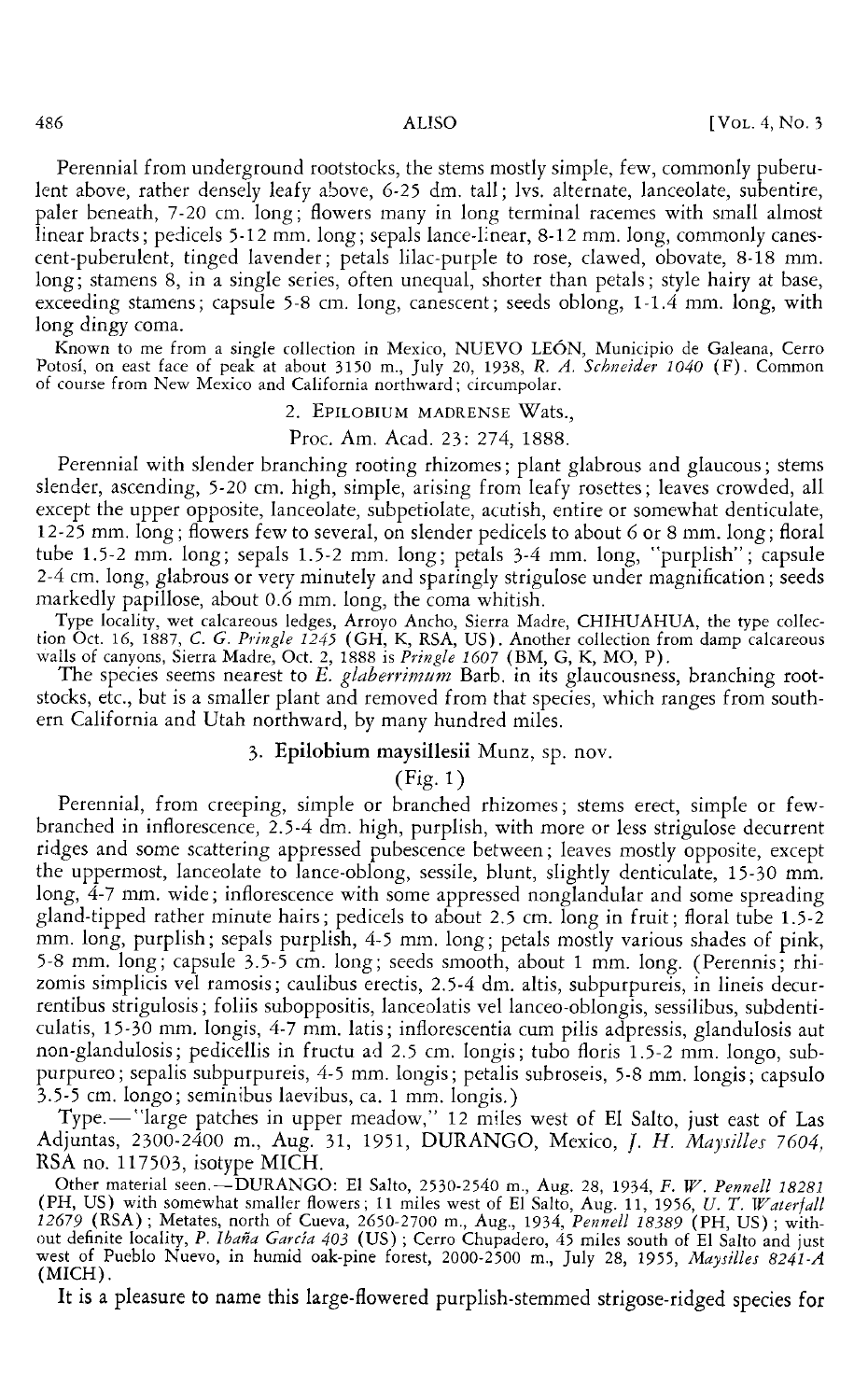APRIL, 1960] **EPILOBIUM** 487

Mr. Maysilles whose two collections first called it to my attention. It suggests *E. mexicanum*  but is much showier and considerably farther north in its distribution.



FIG. 1. *Epilobium maysillesii,* habit sketch drawn from Maysilles 8241-A, showing basal leafy innovations, simple erect stems, nodding inflorescence, sessile leaves.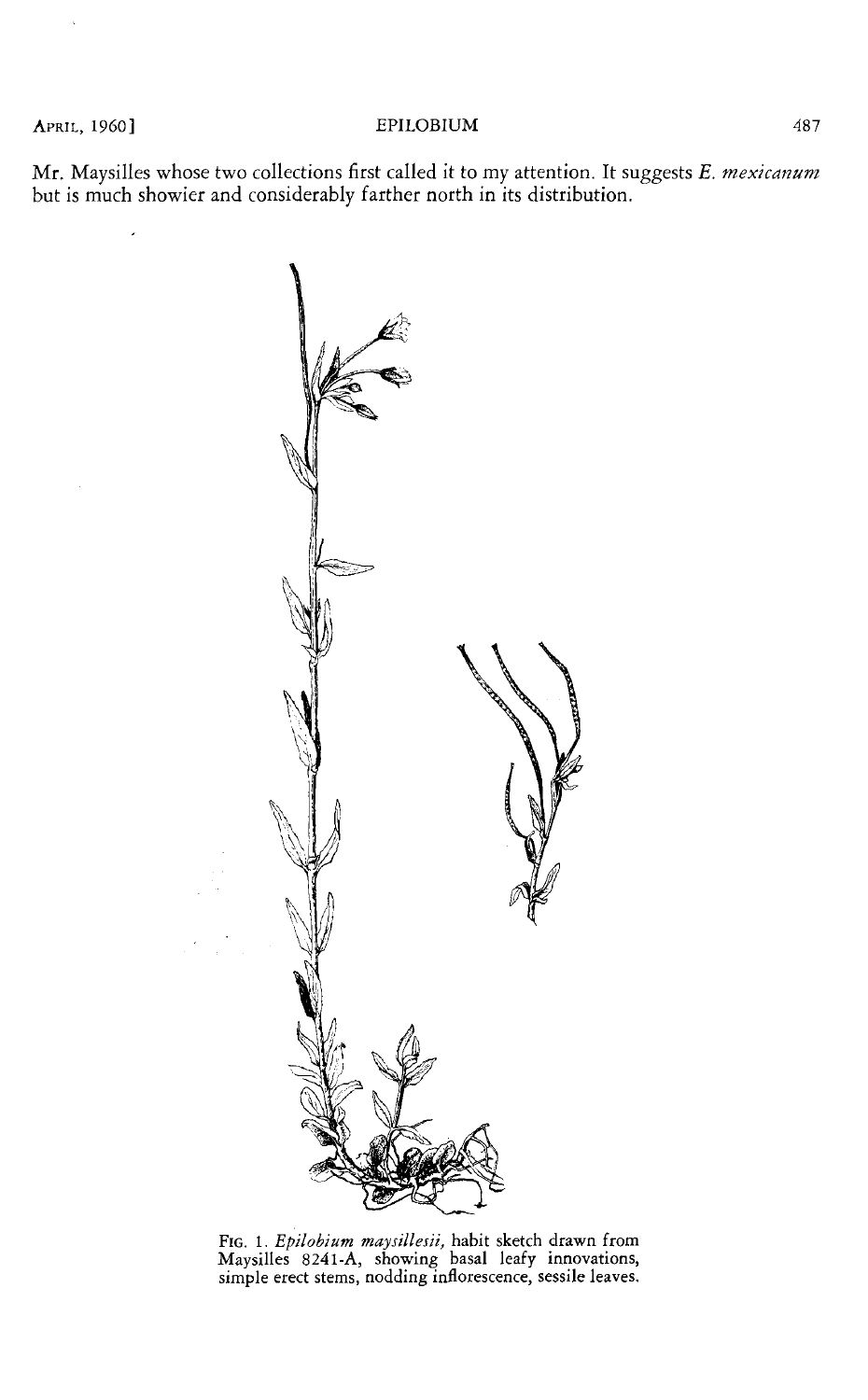### 4. EPILOBIUM MERIDENSE Hausskn.,

#### Mon. Epil., 266-267, 1884.

Perennial with leafy innovations bearing opposite oblong sessile leaves; stems simple or branched, slender, more or less woody at base, purplish, strigulose above, largely 1.5-3 dm. long, with leaf bases decurrent as strigose lines; leaves crowded, oblong, the lower opposite, the main cauline 1-2 em. long, 3-6 mm. wide, somewhat denticulate, strigulose on margins, the uppermost alternate; flowers sparsely strigulose; sepals 3-3.5 mm. long; petals pinkish to pale lavender, 4-5 mm. long; capsules pedicelled, 3.5-5 em. long, slender; seeds 1-1.2 mm. long, papillose.

Type locality, province Merida in Venezuela. Distributed from Ecuador to Colombia. The following collections from COSTA RICA seem referrable here: San Jose Province, Cerro de Ia Muerte, 3600 m., Sept. 17, 1950, C. *W. Dodge* & *P. H. Allen 5680* (US) ; Prov. of Cartago, shrub-paramo, Pan-American Highway 5 km. above Millsvale, Cordillera de Talamanca, 3400-3500 m., July 22, 1949, *Holm* & *litis 469* (BM).

It is not surprising to find a species of Epilobium from high elevations in northwestern South America in the higher places in Costa Rica. Another example of the same kind of distribution is found in the case of *Fuchsia boliviana* var. *luxurians* Johnston.

#### 5. EPILOBIUM COLORATUM Bieler,

Plant. Nov. Herb. Spreng. Cent., 18, 1807;

Muhl. ex Willd., Enum. Hort. Berol., 411, 1809.

*E. domingense* Urban, Symb. Ant. 7: 532, 1913.

Perennial with sessile leafy basal rosettes; stems ascending to erect, about 5-10 dm. high, mostly much branched in upper parts, glabrous below, strigulose upward in lines from the decurrent leaf-bases and in upper parts also finely glandular pubescent and generally strigulose; leaves well distributed, narrow-lanceolate, long-acuminate, 4-15 em. long, 0.5-2.5 em. wide, closely serrulate with many fine teeth, short-petioled, uppermost leaves passing into reduced leafy bracts; inflorescence more or less canescent; sepals 1.5-3 mm. long; petals pink, 3-5 mm. long; capsules slender, pedicelled, 3-5 em. long; seeds about 1.5 mm.long, the mature coma cinnamon-colored.

Type locality, Pennsylvania. Found in moist places, low grounds, etc. over much of the eastern United States, it is rather surprising to be collected in the island of Santo Domingo. The following specimens seem to me definitely to be assigned to this species: SANTO DOMINGO: Prov. de La Vega, wet places along banks of *Rio* Grande, April 21, 1957, f. *Jiminez 3559* (US) ; *Rio* Grande on new road to Valle Nuevo, 1400 m., July 16, 1955, *Jiminez 3002* (US); Cordillera Central, Prov. de Agua, San Juan, Lomas de Ia Mediania, Sabafia Nueva, 1950 m., Sept. 17, 1929, *Ekman* (S, US); Valle Nuevo, *Cane/a 383,* in 1937 (P). HAITI: near Furey, 1300 m., in 1920, *E.* C. *Leonard 4817* (US); Massif de Ia Selle, Marigot near M. Pabaio, 2200 m., Aug. 24, 1924, *Ekman H 1617* (S, US), Petionville, Fourcy, at 1500 m., *Ekman H 1749* (S, US); headwaters of Riviere Penaud, *Ekman H 1750* (S).

6. EPILOBIUM MEXICANUM Moc. & Sessé ex DC.,

Prod. 3: 41, 1828.

*E. doriphyllum* Hausskn., Mon. Epil., 257, pl. 16, fig. 74, 1884, from description. Based on *Schmitz 453*  from near Mexico, which I have not seen.

*E. ostenfeldii* Levi., Fedde Repert. 9: 323, 1911. Based on *Liebman 92,* in herb. Copenhagen and described as having 4-lineate stems. I have seen *Liebman 3292* (C).

Perennial with procumbent sprawling leafy vegetative shoots; stems mostly 3-7 dm. long, erect, glabrous below, with prominent strigose lines above from the decurrent leafbases, freely branched; leaves numerous, lance-ovate to lanceolate, sessile or very shortpetioled, mostly  $\frac{1}{2}$ - $\frac{1}{4}$  as wide as long, minutely and rather evenly serrulate, subacuminate, subglabrous, 2-5 cm. long; inflorescence mostly freely branched, leafy-bracteate; sepals sparsely strigulose, 2-3 mm.long; petals pink, 5-6 mm.long; capsules subglabrous or more

*E. repens* Schlecht., Linnaea 12: 267, 1838, from the description. Based on a *Schiede* collection from Mt. Orizaba, which I have not seen.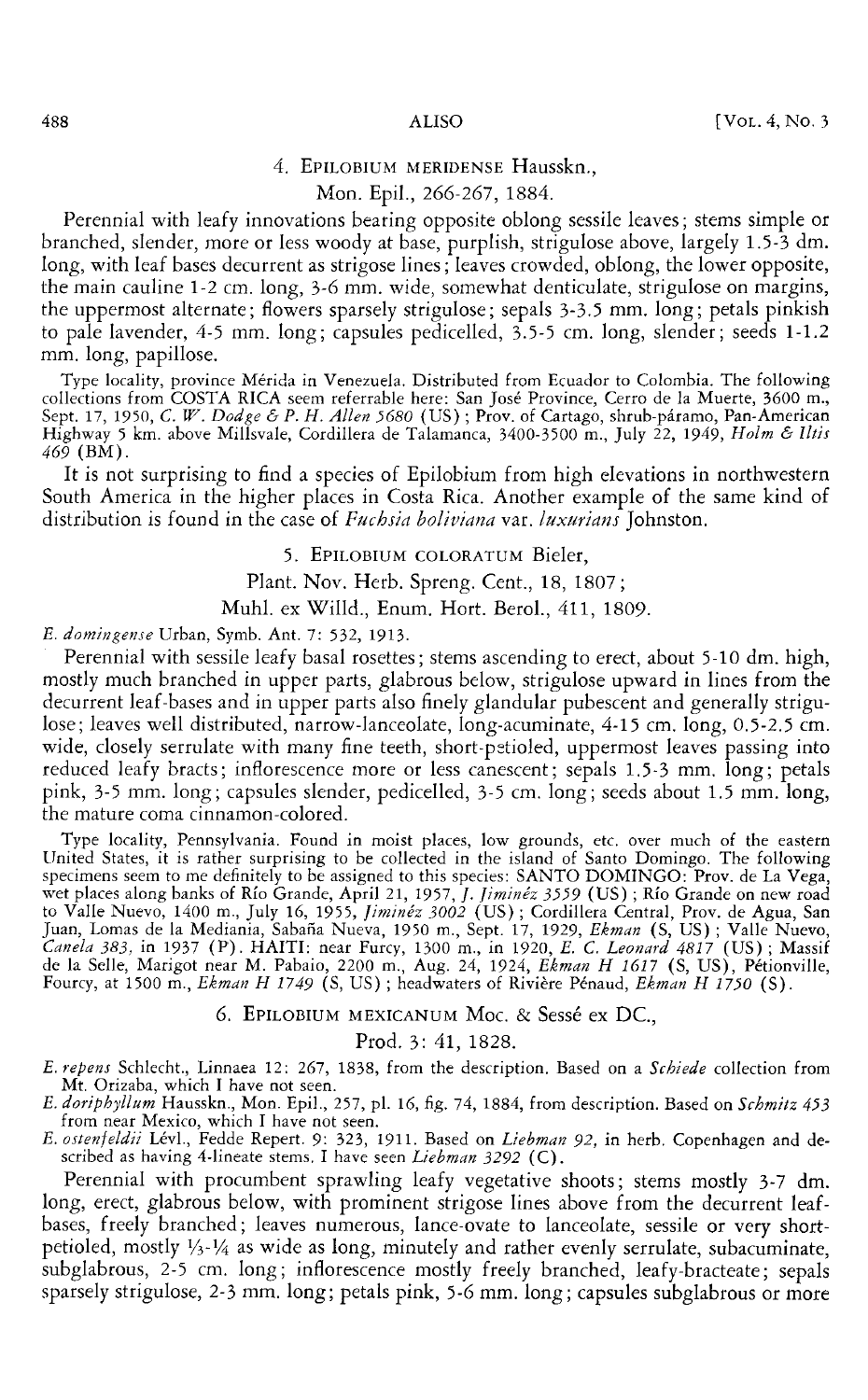or less strigulose, pedicelled, very slender, mostly 4-5 em. long; seeds about 1 mm. long, brown, papillose.

Type locality, Mexico. Original description based on a Sessé and Moçiño drawing and very meager, the drawing quite stylized. In the Sessé and Moçiño material of Onagraceae loaned me some years ago by the Chicago Museum I found no *Epilobium* under this name or that would help definitely to identify the name. However, because of the rather broad leaves and branching habit shown in the drawing used by De Candolle I am following Samuelsson in his interpretation of the species (Svensk Bot. Tidskr. 17: 292, 1923). Representative herbarium material, MEXICO: HIDALGO, Real del Monte, Galeotti 17: 292, 1923). Representative herbarium material, MEXICO: HIDALGO, Real del Monte, *Galeotti 3018* (W); Zimapan, *Galeotti 3018* (G, P). JALAPA, Pico de Orizaba, *Liebmann 3290* (GH), *Galeotti 3026* (G, P, W), *Seaton 254* (F, GH, US). ZACATECAS, Sierra Madre, *Rose 2384* (US). MEXICO, Sierra de las Cruces, *Harsbberger 38* (GH, PH), *Pringle 4182* (BM, E, F, G, GH, K, MO, P, PH, S, W); Nevada de Toluca, *Balls B 4988* (MO, US). FEDERAL DISTRICT, Desierto de los Leones, *Munz 15063* (GH, POM, US) MORELOS, Lakes of Zempoala, *Langman 2691* (PH), *Lyonnet* & *Chavez 3402* (US). PUEBLA, Tesmalaquilla, *Balls 4474* (BM, K, US); Chinantla, *Liebmann 3292* in part (C), *3293* (US). JALISCO, Nevada de Colima, *McVaugh 12904* (RSA, US). OAXACA, Sierra de San Felipe, C. L. *Smith 847*  (US), *E. W. Nelson 1079* (US); 18 miles sw. of Oaxaca, *E. W. Nelson 1404* (US). GUATEMALA: Dept. SAN MARCOS, Volcan Tajumulco, *Steyermark 35724* (POM). Dept. HUEHUETENANGO, Sierra Cuchumatanes, *Skutch 1259* (GH). Dept. CHIMALTENAGO, *Skutch 638* (US).

The species grows in moist places, at about 2000 to 3700 meters elevation.

#### 7. EPILOBIUM BRACHYCARPUM Presl,

#### Reliq. Haenk. 2: 30, 1835.

- *E. montezumae* Sam., Svensk. Bot. Tidskr. 17: 293, 1923.
- *E. bonplandianum* Authors, not Kunth in Humb., Bonpl., Kunth, Nov. Gen. et Sp. 6: 95, 1823. Based on a South American type.
- *E. mexicanum* var. *paulsenii* Lev!., Bull Geogr. Bot. 22: 183, 1912, nomen nudum. Based on a specimen from near Puebla, at 2,170 m., Sept. 16, 1907, *Arsène 1087.* I have seen a collection by Arsène<br>with similar data, but under number 1887 and assume it is probably the same.

Perennial, simple or branched above, 3-8 dm. high, the stems glabrous below, terete and pubescent above (the hairs generally distributed, not in lines); leaves well distributed, lanceolate, subsessile, mostly about 1/8-1/12 as wide as long, evenly denticulate, subacuminate, subglabrous, mostly 3-7 em. long, gradually reduced upward into leafy bracts; sepals strigose, 2.5-3 mm. long; petals pinkish, about 4 mm. long; capsules pedicelled, slender, strigulose, 3.5-6 em. long; seeds brown, papillose, about 1 mm. long.

Type locality, Mexico. If I am correct in my interpretation of Presl's name it will refer to the plant currently being identified as *E. montezumae* over which it has many years priority. The original description states clearly that the leaves were narrow, the upper stems terete and pubescent, certainly separating it from the broader-leaved, lineate *E. mexicanum.* Notes about the type specimen at Prague were kindly sent me by Dr. Pilat and agree. Representative material seen, MEXICO: MEXICO, Temascaltepec, *Hinton 3291* (BM, F, GH, K, US); Amecameca, *Fisher in 1924* (F, MO, US); Comunidad, Temascaltepec, *Hinton 794* (BM, K). FEDERAL DISTRICT, El Rosario, *Mac Daniels 629* (F); Valley of Mexico, *Pringle 9396* (F, GH, K, MO, US), *6307* (E, GH, K, PH, S, W), *Bourgeau 41* (F, P); San Angel, *Berlandier 942 (BM, G, P, US, W), Schaffner (P, PH)* ; Tlalpam, *Arsène 8861 (F, MO,*<br>P, US). PUEBLA, near Puebla, *Arsène 1887 (MO, US), Nicolas 86 (MO, P, US), Kenoyer A 420*<br>(US) ; Nória, *Nicolas in 1909 (F Arsene 9836* (US). MORELOS, Cuernavaca, *Pringle 11453* (C, F, GH, K, US, W). TLAXCALA, San Bernabe Amaxac de Guerrero, *Sharp* & *Hernandez 44441* (RSA). OAXACA, Sierra de San Felipe, C. L. *Smith 847* (MO), *Galeotti 3050* (P).

The species grows in moist places at elevations of 1500 to 2500 meters.

8. EPILOBIUM ADENOCAULON Hausskn. var. PARISHII (Trel.) Munz,

Aliso 4: 95, 1958.

*E. parishii* Trel., Zoe 1: 210, 1890.

*E. californicum* var. *parishii* (Trel.) Jeps., Man. Fl. Pis. Calif., 670, 1925.

*E. californicum* Hausskn., Mon. Epil., 260, 1884.

*E. palmeri Lévl., Rep. Nov. Sp. 5: 98, 1908.* 

Perennial, with innovations by leafy rosettes; stems erect, 3-10 dm. high, glabrous below,